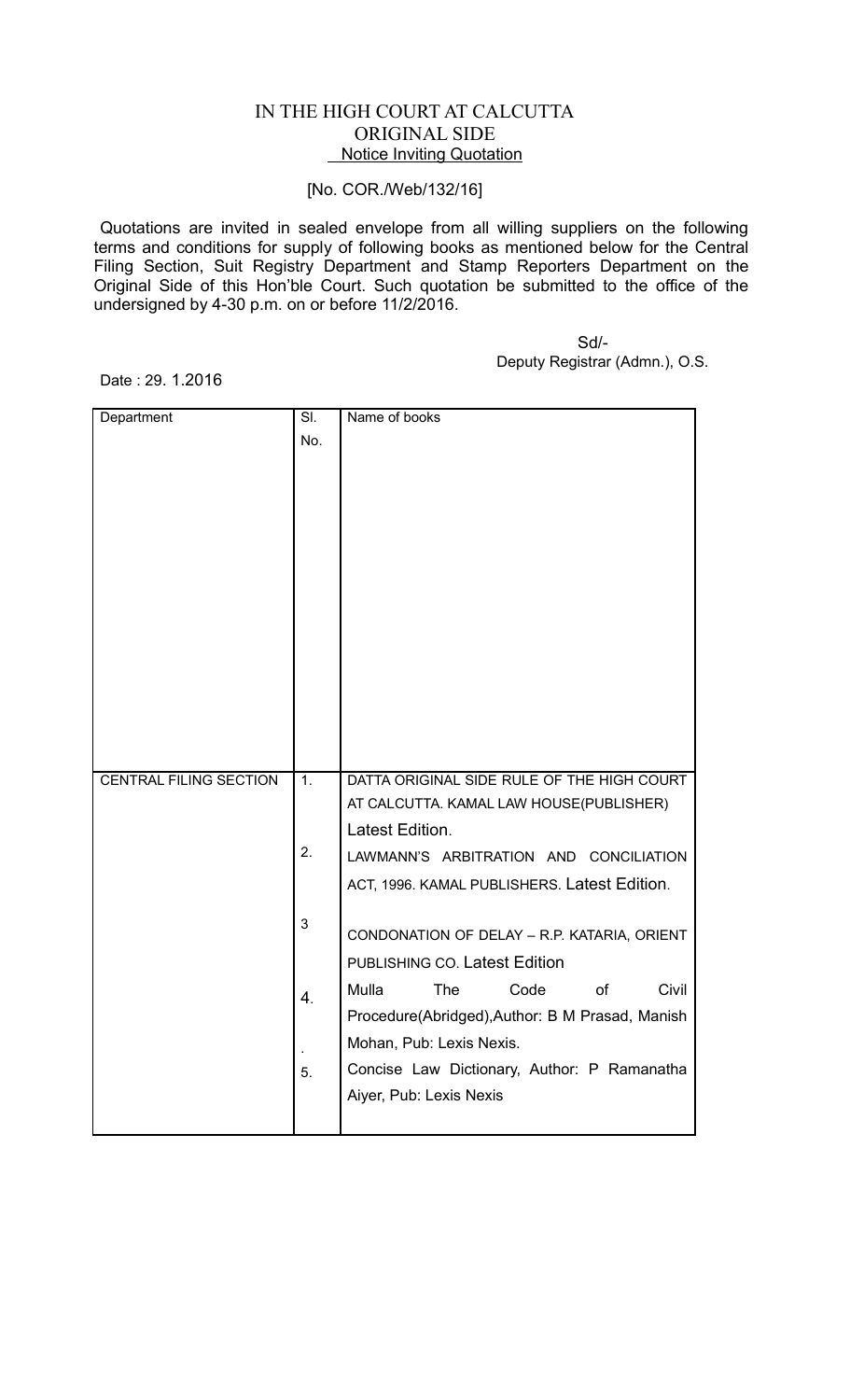| <b>SUIT</b>       | <b>REGISTRY</b> | 6. | CODE OF CIVIL PROCEDURE 1908 LATEST               |
|-------------------|-----------------|----|---------------------------------------------------|
| <b>DEPARTMENT</b> |                 |    | EDITION OF UNIVERSAL PUBLISHING CO. Latest        |
|                   |                 |    | Edition.                                          |
|                   |                 |    |                                                   |
|                   |                 |    |                                                   |
|                   |                 |    |                                                   |
|                   |                 |    |                                                   |
|                   |                 |    |                                                   |
|                   |                 |    |                                                   |
|                   |                 |    |                                                   |
|                   |                 |    |                                                   |
|                   |                 |    |                                                   |
|                   |                 |    |                                                   |
|                   |                 |    |                                                   |
|                   |                 |    |                                                   |
| Stamp             | Reporters       | 7. | One Bare Act( West Bengal Court Fees Act,         |
|                   |                 |    |                                                   |
| Department        |                 | 8. | 1970), Latest Edition, Pub: Kamal Law House.      |
|                   |                 |    | One Annotated version of ( West Bengal Court      |
|                   |                 |    |                                                   |
|                   |                 |    | Act, 1970 and the suits valuation Act, 1887) with |
|                   |                 |    | Latest Amendment; Writer: M. N. Basu; Pub:        |
|                   |                 |    | Orient Publishing company, New Delhi              |
|                   |                 |    |                                                   |
|                   |                 |    |                                                   |
|                   |                 |    |                                                   |
|                   |                 |    |                                                   |
|                   |                 |    |                                                   |
|                   |                 |    |                                                   |
|                   |                 |    |                                                   |
|                   |                 |    |                                                   |

Contd.p/2…..

## // 2 // TERMS & CONDITIONS.

- 1. Quotation should be submitted to The Deputy Registrar (Admn.), O.S. in a sealed envelope on or before 17/12/ 2015 (between 11-00 and 4-30 p.m.) and should be properly signed and stamped. The Hon'ble Court will not take any responsibility for delay, loss or non-receipt of quotations sent by post.
- 2. Rates should be quoted taking into account the description, make, type, specification and quantity of the articles for which quotations have been invited.